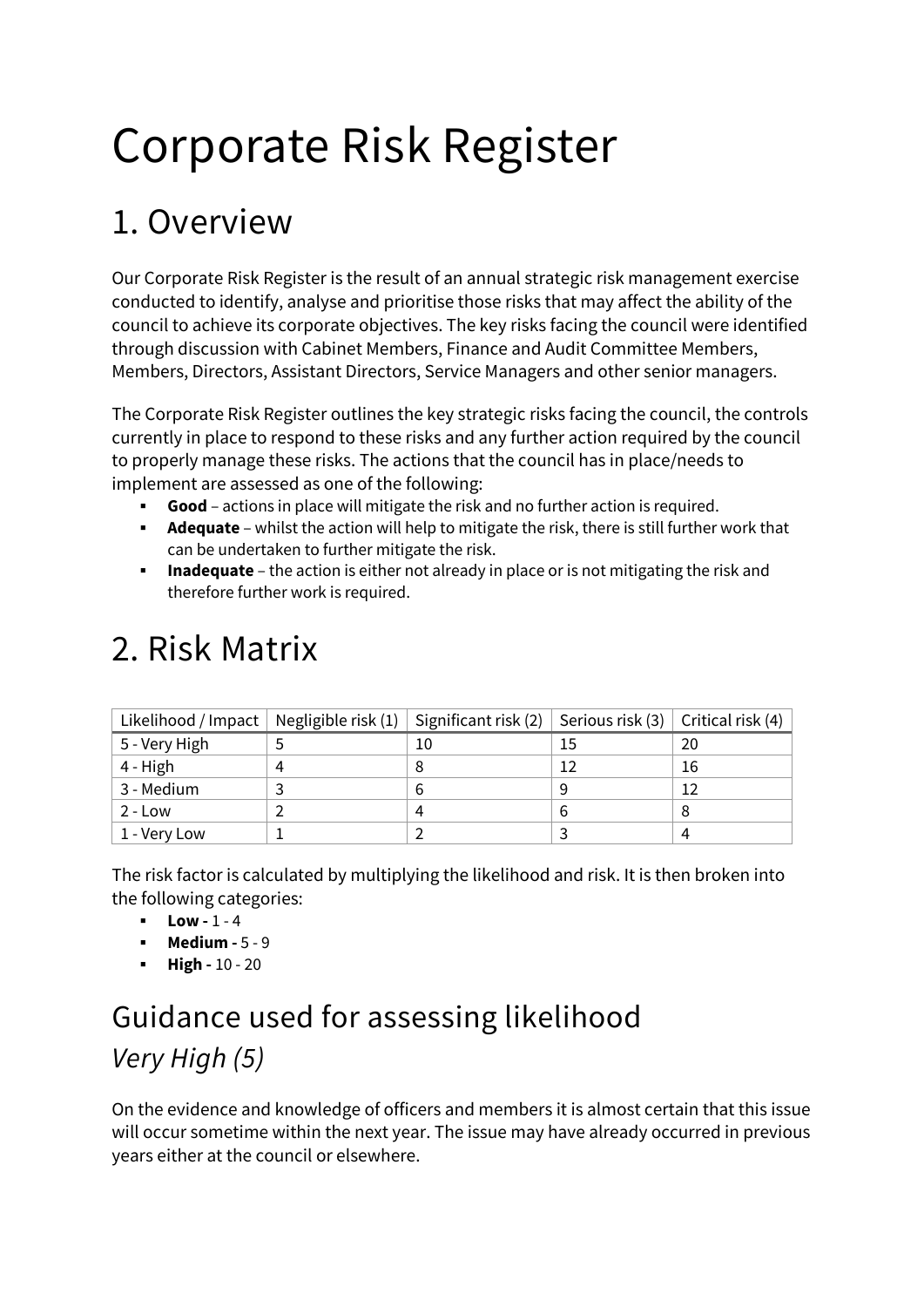### *High (4)*

On the evidence and knowledge of officers and members it is very likely that this issue or event will occur in the coming year.

#### *Medium (3)*

On the evidence and knowledge of officers and members the issue is more likely to occur than not in the coming year.

#### *Low (2)*

On the evidence and knowledge of officers and members it is unlikely that this event will occur in the coming year. Occurrences of this risk have occurred in the past but occurrences are very few and far between.

#### *Very Low (1)*

On the evidence and knowledge of officers and members it is unlikely that this event would occur in either the coming year or in future years.

### Guidance used for assessing impact *Critical (4)*

The impact that the occurrence of this risk would have on the authority would threaten the council's financial stability. The delivery of service to the public could be affected either permanently or for a long duration and the council would be unable to achieve its key objectives. There would be a seriously damaging impact on the council's reputation through poor media coverage.

### *Serious (3)*

The financial impact on the authority would be serious although would not threaten the stability of the council's financial position. Services would experience disruption with the delivery of services being affected for a number of days. Whilst the council's objectives would be met there would be significant delays in achieving them. The council would endure poor media coverage for a period of time affecting the council's reputation which would take some time to recover from.

### *Significant (2)*

There would be a financial impact on the authority however this would be manageable within the council's existing financial resources. There may be disruption to services and possibly delays in achieving the council's objectives. There may be poor media coverage which could affect the council in the long term.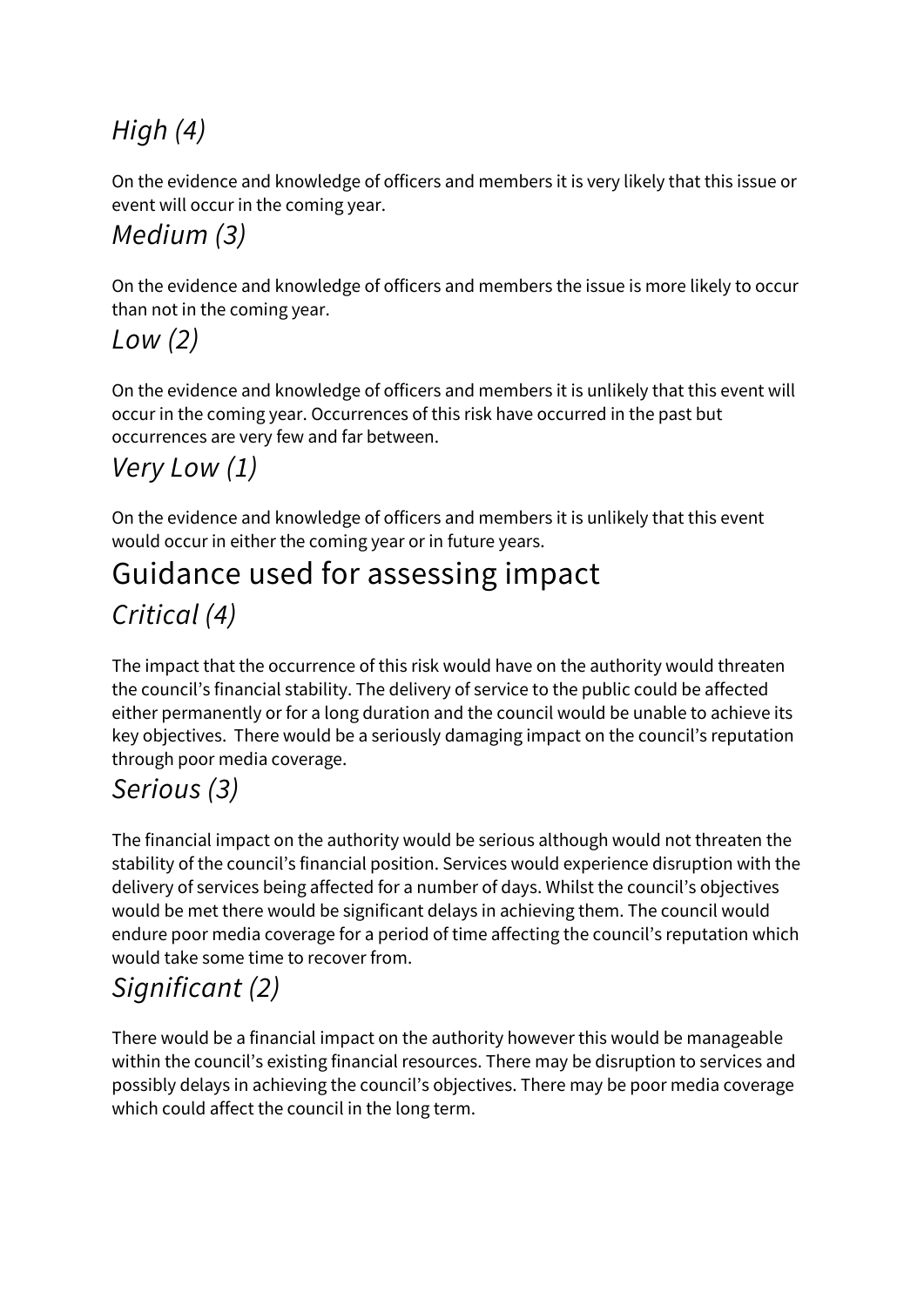### *Negligible (1)*

There is little or no financial impact of the risk to the authority. There would be no disruption to the delivery of the council's key objectives or frontline services. It is unlikely that this risk will impact on the council's reputation.

## 3. Risks Identified (2021 - 2022)

All risks identified for 2021-2022 are summarised below:

### Risk 1

Ongoing financial viability of the council

- **Inherent Risk 20 (High)**
- Residual Risk 12 (High)
- Target Risk 9 (Medium)

View the full report on risk 1 - [Ongoing financial viability of the council](#page-4-0)

### Risk 2

Changes in national priorities and legislative change

- **Inherent Risk 20 (High)**
- Residual Risk 15 (High)
- **Target Risk 12 (High)**

View the full report on risk 2 - [Changes in national priorities and legislative change](#page-7-0)

### Risk 3

Organisational capacity / resilience

- **Inherent Risk 20 (High)**
- Residual Risk 15 (High)
- **Target Risk 12 (High)**

View the full report on risk 3 - [Organisational capacity / resilience](#page-11-0)

### Risk 4

Cyber attack resulting in data breach or corruption of data

- **Inherent Risk 16 (High)**
- Residual Risk 12 (High)
- Target Risk 9 (Medium)

View the full report on risk 4 - [Cyber attack resulting in data breach or corruption of data](#page-15-0)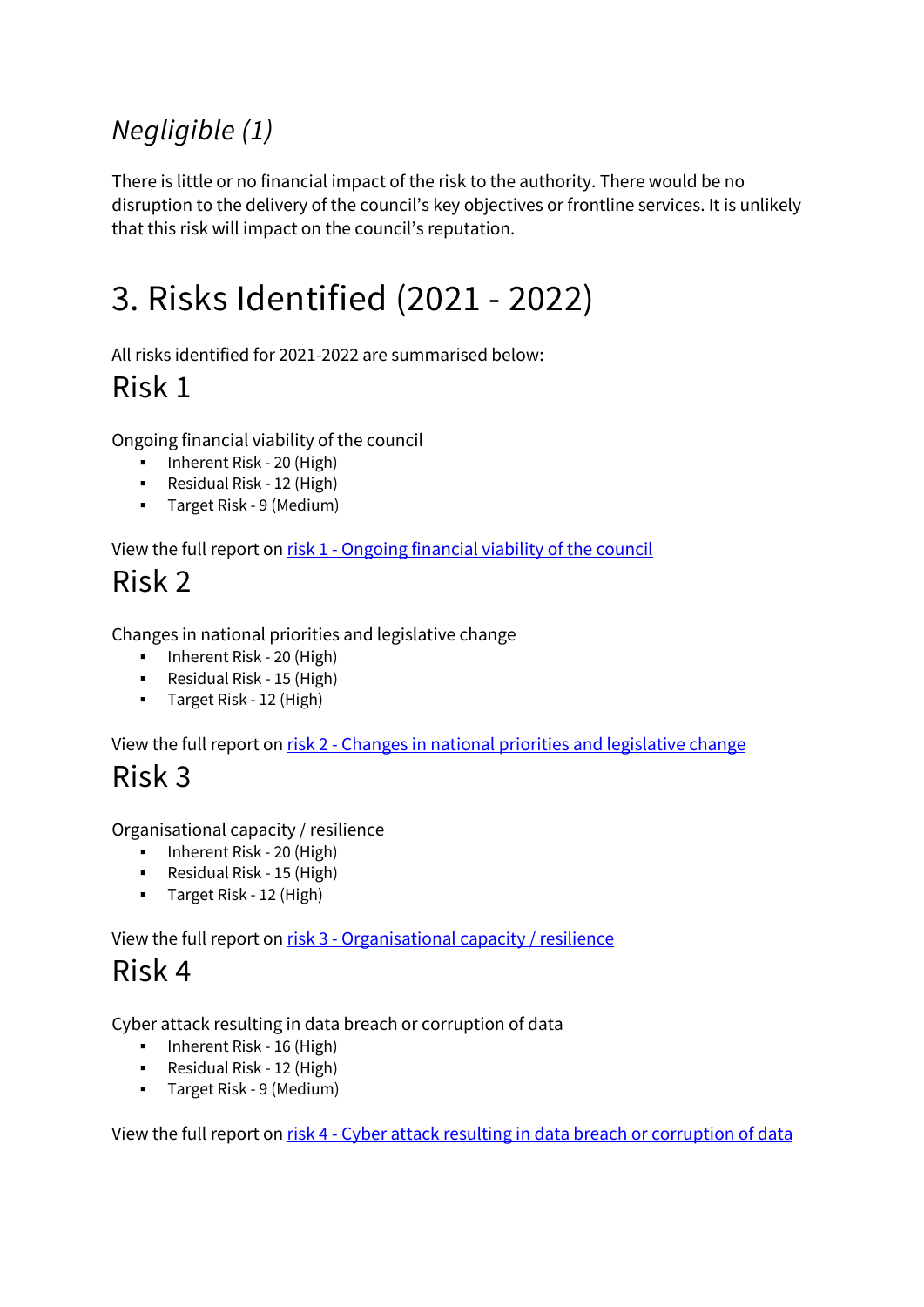### Risk 5

Investment risk

- **Inherent Risk 15 (High)**
- Residual Risk 10 (High)
- Target Risk 9 (Medium)

View the full report on risk 5 - [Investment risk](#page-19-0)

Risk 6

Universal credit

- **Inherent Risk 15 (High)**
- Residual Risk 6 (Medium)
- Target Risk 9 (Medium)

### Risk 7

Withdrawal of the United Kingdom from the European Union

- **-** Inherent Risk 6 (Medium)
- Residual Risk 6 (Medium)
- Target Risk 6 (Medium)

### Risk 8

Civil risk e.g. flooding, major disaster etc.

- **Inherent Risk 12 (High)**
- Residual Risk 9 (Medium)
- Target Risk 9 (Medium)

### Risk 9

Digital transformation and remote working

- **Inherent Risk 4 (Low)**
- Residual Risk 2 (Low)
- Target Risk 2 (Low)

### Risk scores

Below is a list of which category each risk is assigned to based on its residual risk rating. The risks that have generated a "High Risk" score of 10 or higher residual risk rating have been included in the 2021-2022 Corporate Risk Register.

- **High Risk** 
	- Risk 1 Ongoing financial viability of the council (Score 12)
	- Risk 2 Changes in national priorities and legislative change (Score 15)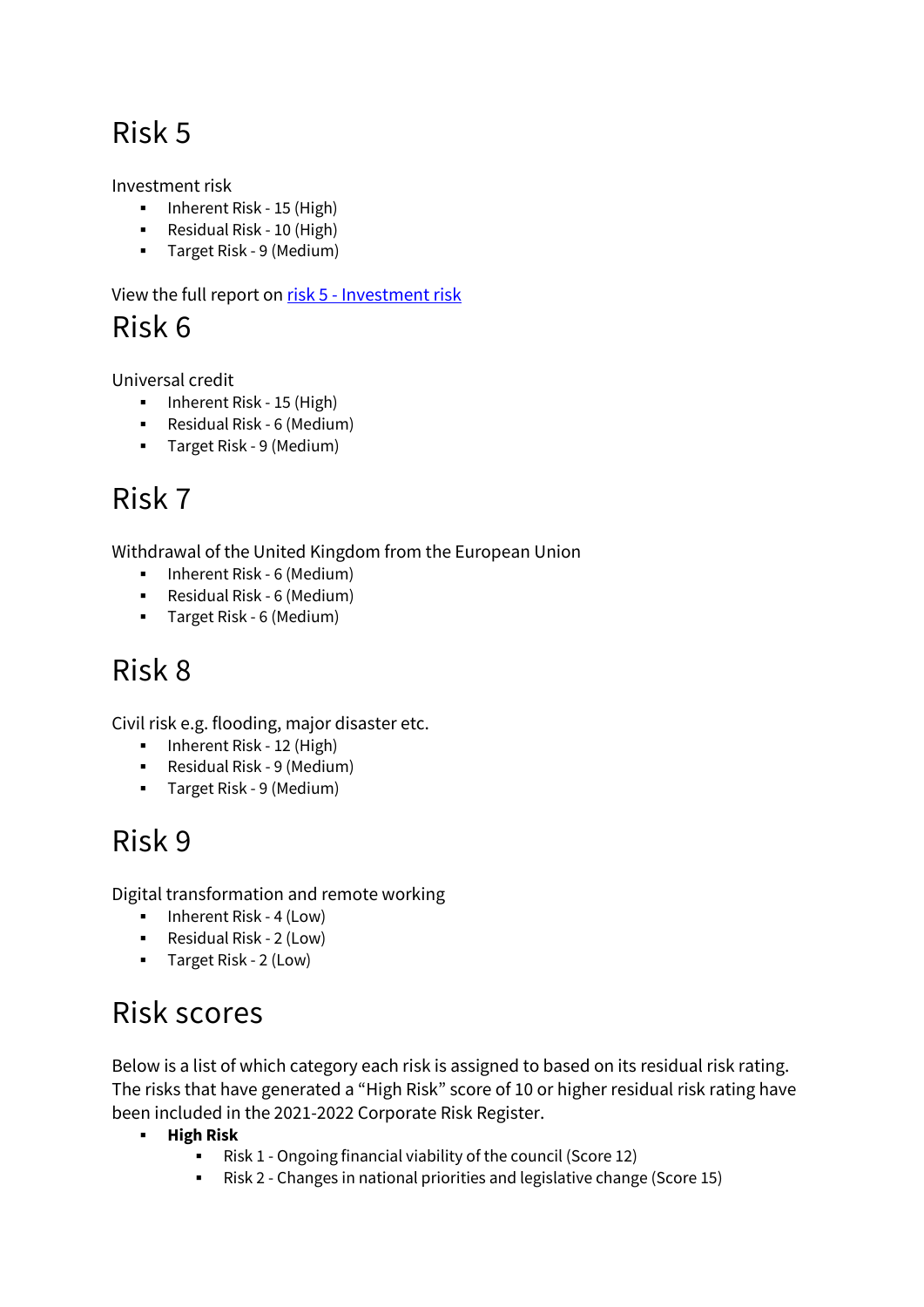- Risk 3 Organisational capacity / resilience (Score 15)
- Risk 4 Cyber attack resulting in data breach or corruption of data (Score 12)
- Risk 5 Investment risk (Score 12)
- **Medium Risk**
	- Risk 6 Universal credit (Score 6)
	- Risk 7 Withdrawal of the United Kingdom from the European Union (Score 6)
	- Risk 8 Civil risk e.g. flooding, major disaster etc. (Score 9)
- **Low Risk**
	- Risk 9 Digital transformation and remote working (Score 4)

Given that the council works in an ever-changing environment it will be necessary to conduct similar risk management exercises on a periodic basis. Progress against management actions recorded in the register will be reviewed on a six-monthly basis by the Finance and Audit Committee.

As a contribution to good corporate governance, risk management also forms a part of the annual business planning process – each departmental business plan has a specific service risk register to identify the key risks facing that service. This reinforces the corporate risk management approach through each Service Manager giving proper formal consideration to both corporate and operational risks

## <span id="page-4-0"></span>Risk 1 - Ongoing financial viability of the Council

### Assessment date

January 2021

### Inherent risk score

- **Likelihood: 5 (Very High)**
- **Impact: 4 (Critical)**
- Score: 20 (High)

### Residual risk score

- **Likelihood: 4 (High)**
- **Impact: 3 (Serious)**
- Score: 12 (High)

### Cabinet portfolio

Leader of the Executive (but affects all portfolios)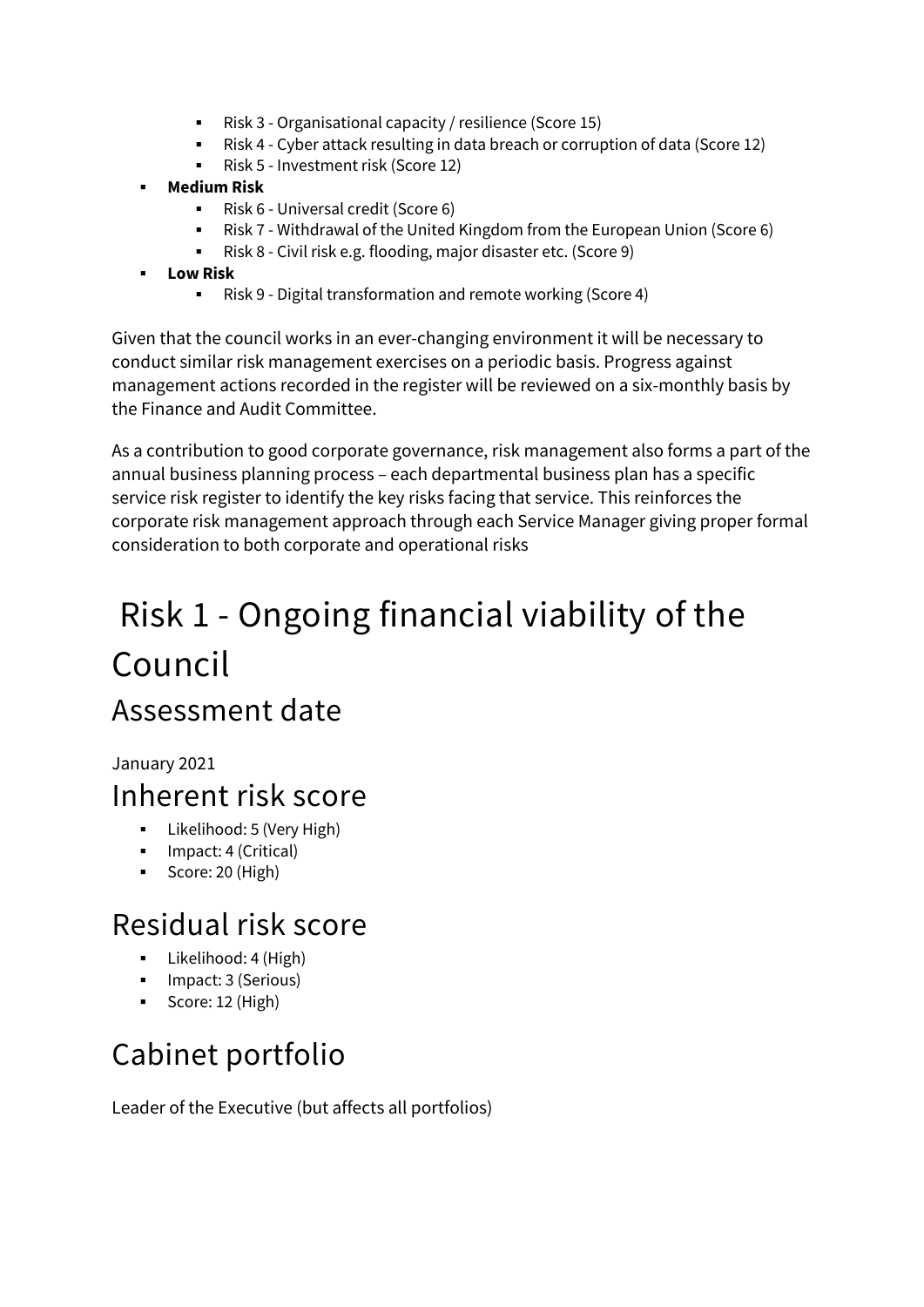### Risk background

Over the last decade Gravesham Borough Council, along with the rest of local government, has experienced significant and sustained cuts to its funding whilst demand on services has risen. The Council proactively responded to these financial challenges by implementing a programme of activity designed to increase income and reduce expenditure, successfully delivering £4.25m of base budget reduction by 2020.

New financial challenges have arisen due to the Covid-19 pandemic. The Council has experienced immediate losses in-year against collection against key income lines such as council tax, business rates, car parking and investment income. These income lines are likely to take a period of time to recover and, in some instances, may take a significant time to recover to pre-covid levels.

There also remains great uncertainty around the way in which local government will be funded in the future; many central government funding announcements have been put on hold this year due to parliamentary and government departmental time being diverted to responding to the Covid-19 pandemic and the end of the transition period of the UK leaving the EU. Local government finds itself once again being issued with a single year settlement, with no certainty of the mechanism by which local government will be funded in future years, making longer term planning extremely challenging.

#### Consequences

- Inability to plan effectively due to the lack of clarity around the future level of government funding support and how the business rates retention scheme will operate in practice.
- Potential for MHCLG to reduce the total funding available to the council (including retained business rates) beyond the levels projected in the MTFP to support other departmental funding pressures.
- Council exposed to increased financial risk and volatility from changes to funding and any redesigned business rates scheme.
- Unplanned cuts in services needed and/or drop in quality of delivery, potentially leading to damage to Council's reputation.
- **Financial savings not achieved.**
- **Budgets exceeded and/or reserves depleted.**
- **Problems stored up for the future.**
- **Minimum working balance of £2 million is not maintained.**
- New legislative requirements not met.
- Uncertainty over future large projects.
- Potential for infrastructure to deteriorate.
- Potential for the introduction of further statutory discounts for Business Rates payers without compensation from central government.

### Controls already in place

- Medium Term Financial Strategy in place
- **Medium Term Financial Plan in place**
- Robust budget monitoring arrangements in place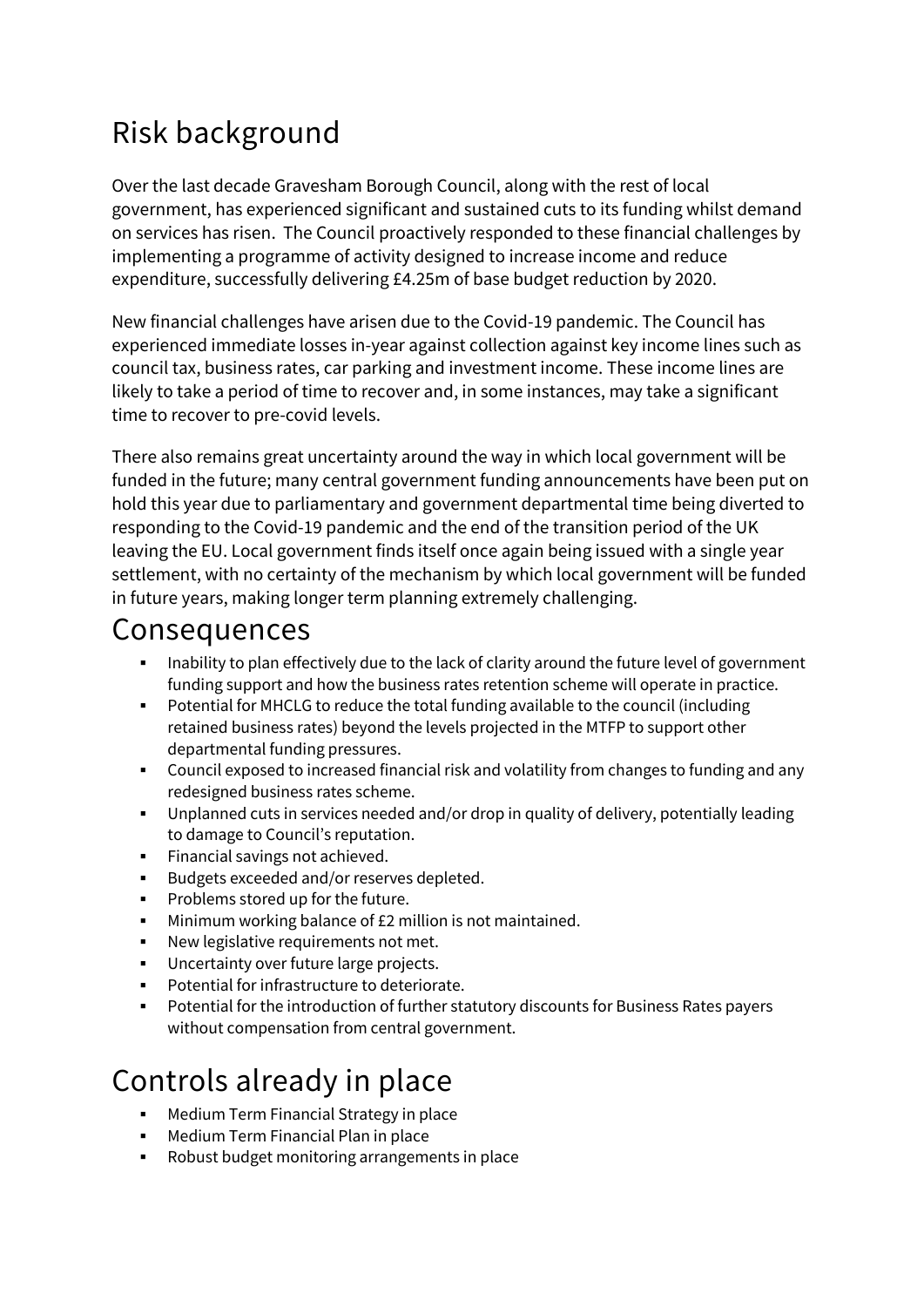### Key corporate documents and processes

- Medium Term Financial Strategy
- Medium Term Financial Plan
- **Budget monitoring process**

### Risk owners

Director (Corporate Services) Assistant Director (Corporate Services)

### Additional actions required to further mitigate risk *Required Management Action*

Continue to review reserves and working balance annually to assess financial sustainability and appropriateness of working balances and reserves as a means to manage cash flow, future requirements and unexpected events.

Continue the council's financial strategy objectives and the core principles that underpin these.

Development of a new Medium Term Financial Strategy for the council once the outcomes of the Fair Funding Review, Retained Business Rates Scheme design and other local government funding reform are known.

#### *Lead officers*

Director (Corporate Services) Assistant Director (Corporate Services)

#### *Target date*

February 2022 *Required Management Action*

Continued maintenance of the Medium Term Financial Plan.

Modelling of the effects of the Fair Funding review, Retained Business Rates Retention Scheme and other local government funding reform once known.

#### *Lead officers*

Director (Corporate Services) Assistant Director (Corporate Services)

#### *Target date*

Ongoing to March 2022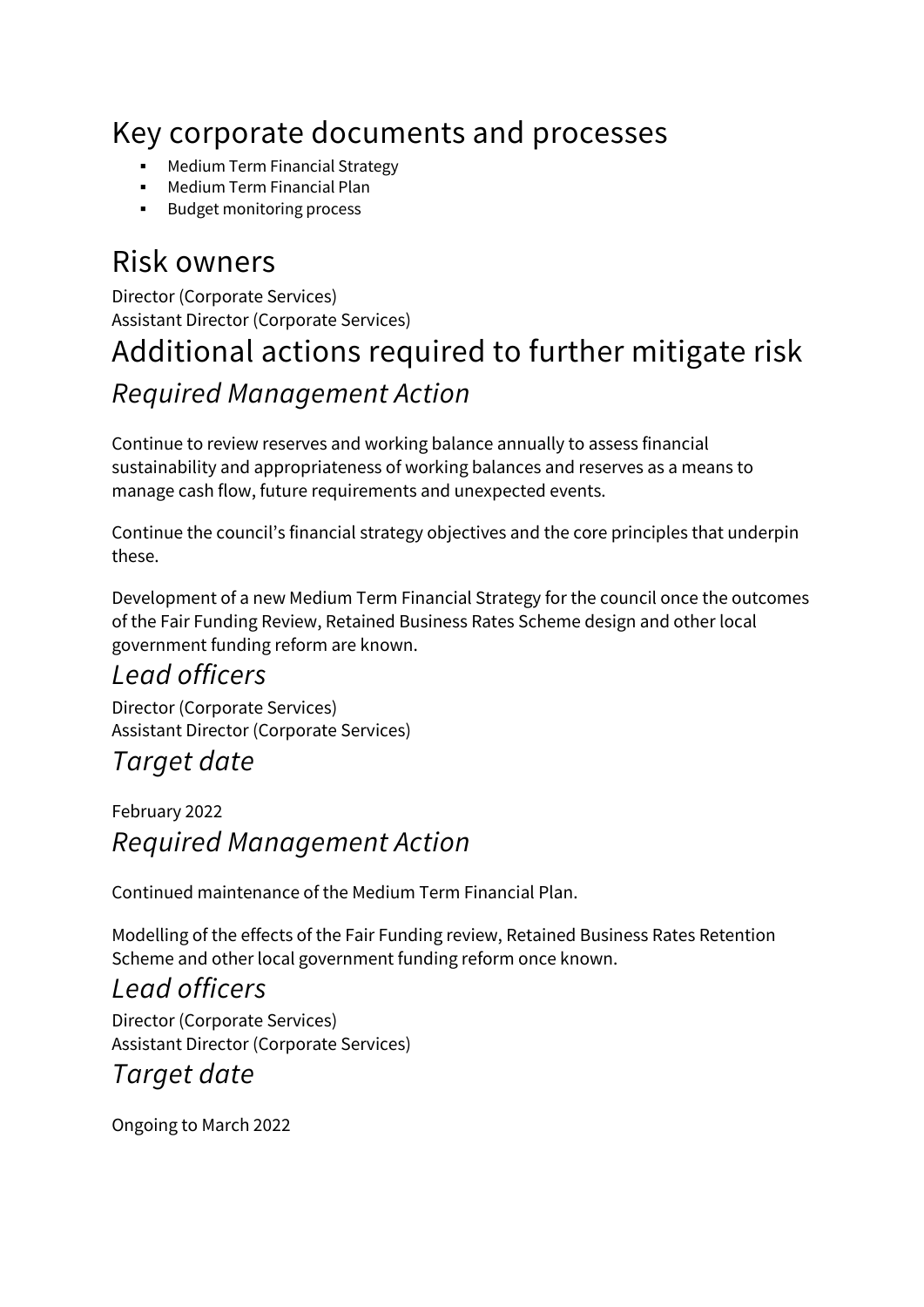#### *Required Management Action*

Continue the programme of development for the council's Financial Management System.

Ensure adequate compliance with budget monitoring arrangements.

Continue to proactively respond to central government consultations on funding for local government.

*Lead officers*

Assistant Director (Corporate Services) *Target date*

#### Ongoing to March 2022 Target for end of the 2021-2022 financial year

- Likelihood: 3 (Medium)
- **Impact: 3 (Serious)**
- Score: 9 (Medium)

### <span id="page-7-0"></span>Risk 2 - Changes in national priorities and legislative change Assessment date

January 2021

### Inherent risk score

- **Likelihood: 5 (Very High)**
- **Impact: 4 (Critical)**
- Score: 20 (High)

### Residual risk score

- **Likelihood: 5 (Very High)**
- **Impact: 3 (Serious)**
- Score: 15 (High)

### Cabinet portfolio

All Portfolios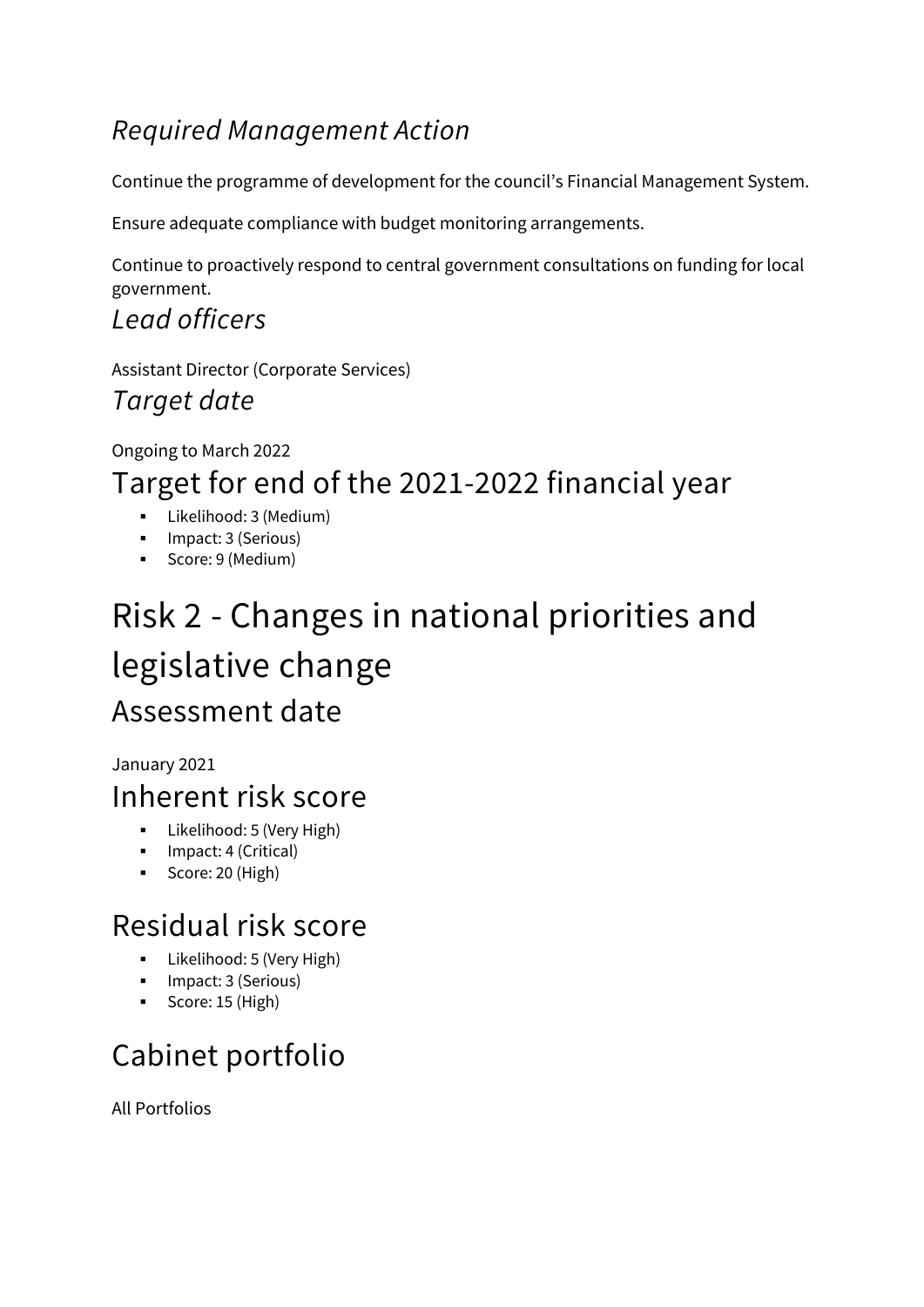### Risk background

Good governance requires that the council is fully informed of legislation, national priorities including Nationally Significant Infrastructure Projects (NSIP) to ensure that it is best placed to respond to any implications for its operations or the Borough more widely.

The last year has created new challenges in responding to the council in responding to government policy announcements, particularly at short notice as Central Government led the national response to the Covid-19 pandemic. As the country enters the recovery phase, further policy guidance and legislation is expected from this, in addition to legislative changes to respond to the end of the transition period of the UK exiting the EU. On enactment of relevant legislation, the council will potentially face new statutory duties, responsibilities or standards with which to adhere, potentially challenging existing services and working practices.

In respect of NSIP, current proposals that are being progressed include:

- Lower Thames Crossing (in Gravesham)
- **Fig. 2** Thurrock Flexible Generation Plant (Tilbury)
- **London Resort (in Dartford/Gravesham)**

The council will need to ensure it has access to sufficient and appropriate resources to enable it to effectively respond to these proposals as further information is released.

#### Consequences

- Change of strategic direction for the council.
- **Breakdown in governance controls and processes.**
- New legislative and regulatory duties not met and the potential for legal challenge.
- Severe financial position, challenging the council's ability to deliver the corporate objectives and policy commitments within the Corporate Plan.
- Logistical challenges to the delivery of council services and effectiveness of the council's supply chain.
- Sustained levels of service underperformance, resulting in a failure to meet community needs and expectations.
- Additional costs/workload pressures for staff impacting morale, sickness absence and future recruitment and retention.
- Increased scrutiny from Members, agencies, media and community stakeholders  $/$ reputational damage.
- The council may need to redirect resources to enable responses to consultations and other processes quickly

### Controls already in place

- Timely policy insight.
- **Informing government policy.**
- **Engagement with partner agencies.**
- **Business continuity planning.**
- Member training and development.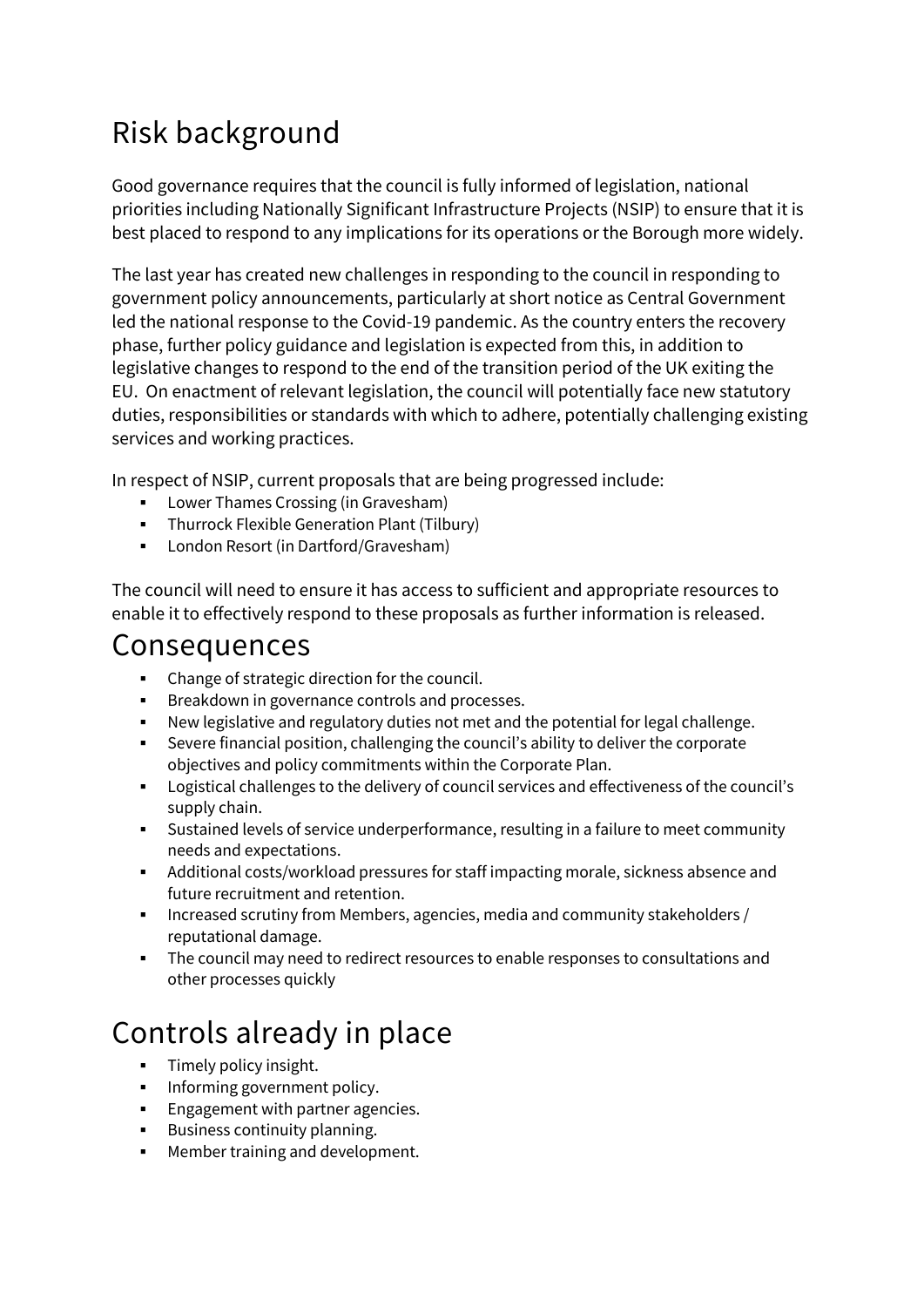Proactive briefing and information sharing arrangements between council departments, Members and staff.

### Key corporate documents and processes

- Corporate Plan 2019-2023
- Medium Term Financial Strategy
- Medium Term Financial Plan

### Risk owners

Chief Executive Management Team

### Additional actions required to further mitigate risk *Required Management Action*

Circulation of monthly policy briefings and timely legislative updates. *Lead officers*

Corporate Performance Manager *Target date*

#### March 2022 *Required Management Action*

Working alongside partner agencies (LGA etc.), deliver proactive responses to formal consultations and policy papers from central government to ensure Gravesham's strategic position is effectively represented.

#### *Lead officers*

Wider Management Team

#### *Target date*

Ongoing to March 2022 *Required Management Action*

Ensure a strong commitment to the council's partnership working arrangements and sustaining Gravesham's involvement with key stakeholder agencies and working groups on a national and local basis including (but not exclusive to):

- **Local Government Association**
- **-** District Councils Network
- **Kent Finance Officers Group**
- **Kent Resilience Forum**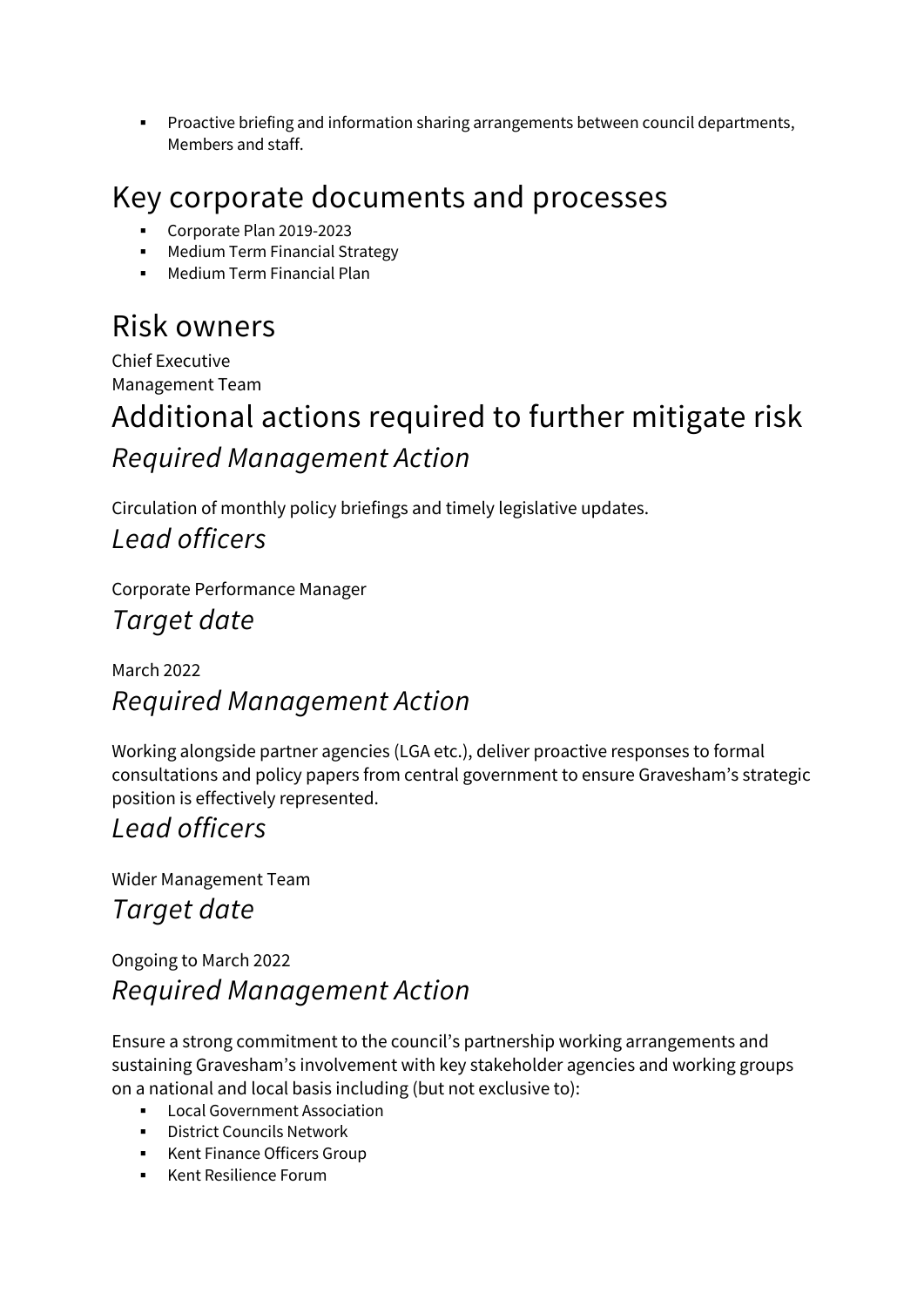#### *Lead officers*

Wider Management Team *Target date*

Ongoing to March 2022 *Required Management Action*

Business Continuity Plans to be reviewed and updated to ensure they remain fit for purpose.

*Lead officers*

Wider Management Team *Target date*

March 2022 *Required Management Action*

Member Training and Development Plan prepared and delivered to provide ongoing support all Members.

#### *Lead officers*

Committee Services Manager/Wider Management Team

#### *Target date*

March 2022 *Required Management Action*

Develop effective working practices between departments to enable information sharing and coordination of responses on behalf of the council.

Put in place a mechanism which enables regular updates to be provided to Members. *Lead officers*

Director (Planning & Development) *Target date*

March 2022 Target for end of the 2021-2022 financial year

**Likelihood: 4 (High)**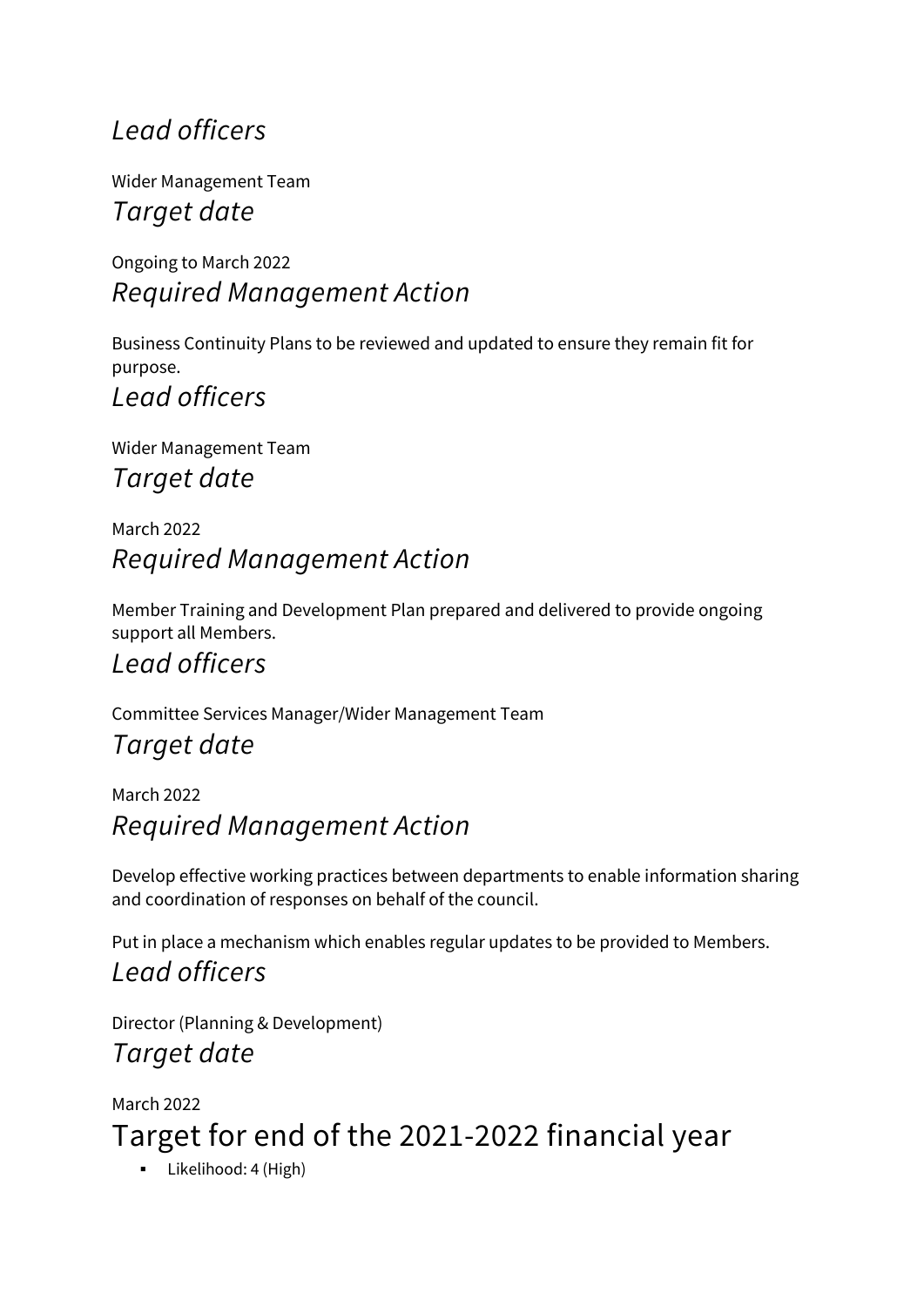- **Impact: 3 (Serious)**
- Score: 12 (High)

### <span id="page-11-0"></span>Risk 3 - Organisational capacity / resilience Assessment date

January 2021

#### Inherent risk score

- **Likelihood: 5 (Very High)**
- **Impact: 4 (Critical)**
- Score: 20 (High)

### Residual risk score

- Likelihood: 5 (Very High)
- **Impact: 3 (Serious)**
- Score: 15 (High)

### Cabinet portfolio

Deputy Leader (but affects all portfolios)

### Risk background

The council's Management Team have put in place a number of arrangements to help the effective direction of the council's finite staffing resources, including approval of all new appointments and the cessation of temporary staff contracts and non-contractual overtime (except in exceptional circumstances). This is intended to reduce the risk of key person dependency and poor resilience by recognising and improving organisational capacity and resilience where needed, identifying critical tasks, working flexibly across departments and developing the skills and abilities of key leaders and staff.

In developing its working arrangements the council will also need to manage the aging operational buildings from which it delivers services to ensure these remain fit for purpose and capable of supporting its ways of working and the methods of access preferred by service users.

The council also needs to ensure that it has plans in place to cope with other potential impacts on capacity which may result from severe weather, building damage or pandemic to ensure that key services can continue to be delivered, particularly in light of the current coronavirus outbreak.

The council's workforce, particularly office based staff, have needed to adapt to working practices due to the Covid -19 pandemic and there is an increase in the level of work completed remotely.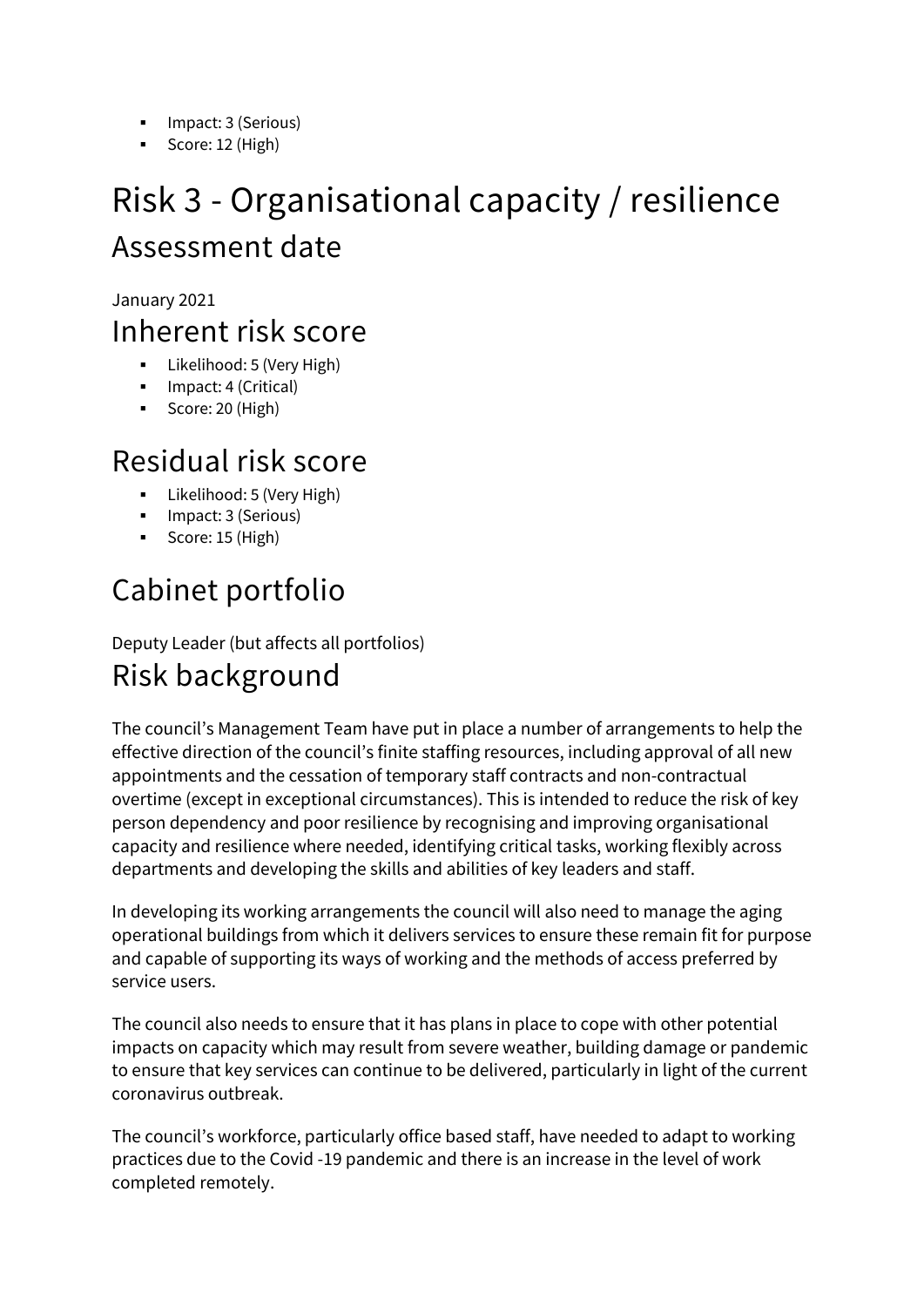### Consequences

- Council unprepared for changes resulting in pressure being placed on resources, this in turn could lead to the council struggling to meet changes in demand for services.
- Services areas with reduced staff will suffer a greater impact which in turn will add pressures on already stretched resources.
- Increased organisational stress can negatively impact productivity, which in turn can reduce staff motivation, create low morale and increase sickness and stress levels.
- The council will be required to provide additional help and support to overcome the problems that result from increased organisational stress.
- Increases in liability claims and weaknesses in internal controls could result due to there being insufficient staff resources to carry out essential roles and responsibilities.
- Cuts in services and a potential drop in service quality is also possible

### Controls already in place

- Effective allocation of resources
- **Flexible working arrangements**
- **Provision of training and support**
- Workforce Support.

### Key corporate documents and processes

- Corporate Business Plan 2019-2023
- Workforce Development Plan

### Risk owners

#### Chief Executive Management Team Additional actions required to further mitigate risk *Required Management Action*

All requests for filling of vacant posts are reviewed by Management Team and in addition posts that have been vacant for over a year are reviewed on an annual basis.

The shared service arrangements are reviewed on an annual basis to ensure that they continue to meet our objectives.

Due to Covid-19 existing staff have been allocated to new tasks and others areas of work, this work if ongoing.

#### *Lead officers*

Management Team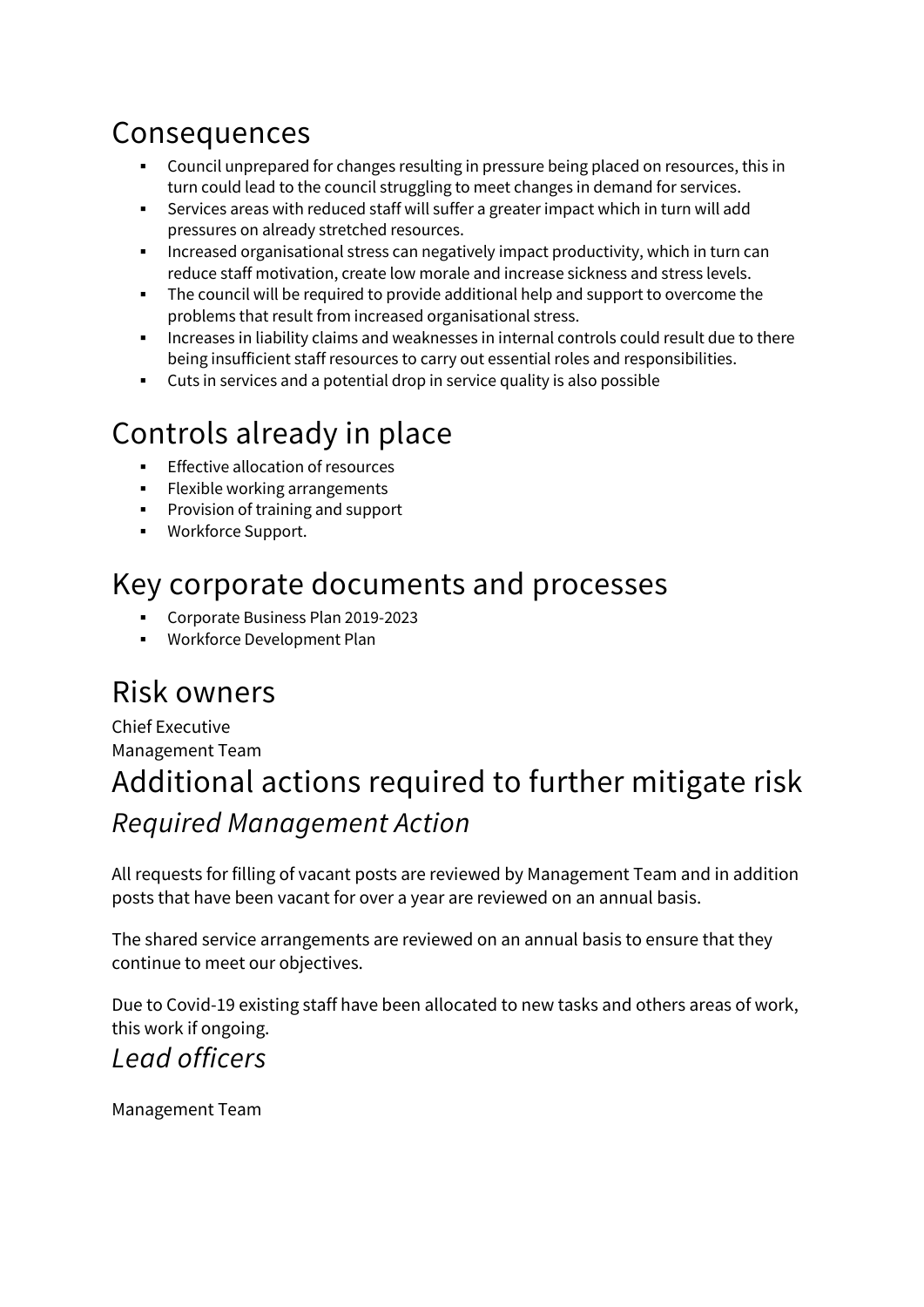#### *Target date*

#### February 2022 *Required Management Action*

A Task and Finish working group has been established to consider Homeworking/Flexible working arrangements going forward.

Any necessary action plans identified by the working group, will be implemented to inform and shape future working arrangements and updates will be made to HR policies and procedures to support this.

A full review of Apprenticeships and work experience is currently being reviewed and taken forward at the current time.

Currently, most of our office based staff are home working, with a skeleton staff coming into the offices. We continue to review our working practices to ensure that our staff welfare is being considered during this unsettling times, but also that the service we provide to our residents remain unaffected.

#### *Lead officers*

Management Team *Target date*

#### Ongoing to March 2022 *Required Management Action*

Training at the moment continues to be undertaken virtually and the support of our employees remains a priority, so we continue to respond to issues and provide new equipment during this time. In addition we also remain committed to our employee's mental health during these unsettling times and ensure that all managers are communicating on a regular basis. In addition the Chief Executive sends out to all staff a weekly letter which contains all council and Covid-19 updates, this has proven to be very popular and effective.

All staff are being encouraged to attend for regular testing at the no-symptom centres and majority of staff are being tested on a 2 weekly basis.

#### *Lead officers*

Director (Communities) *Target date*

Ongoing to March 2022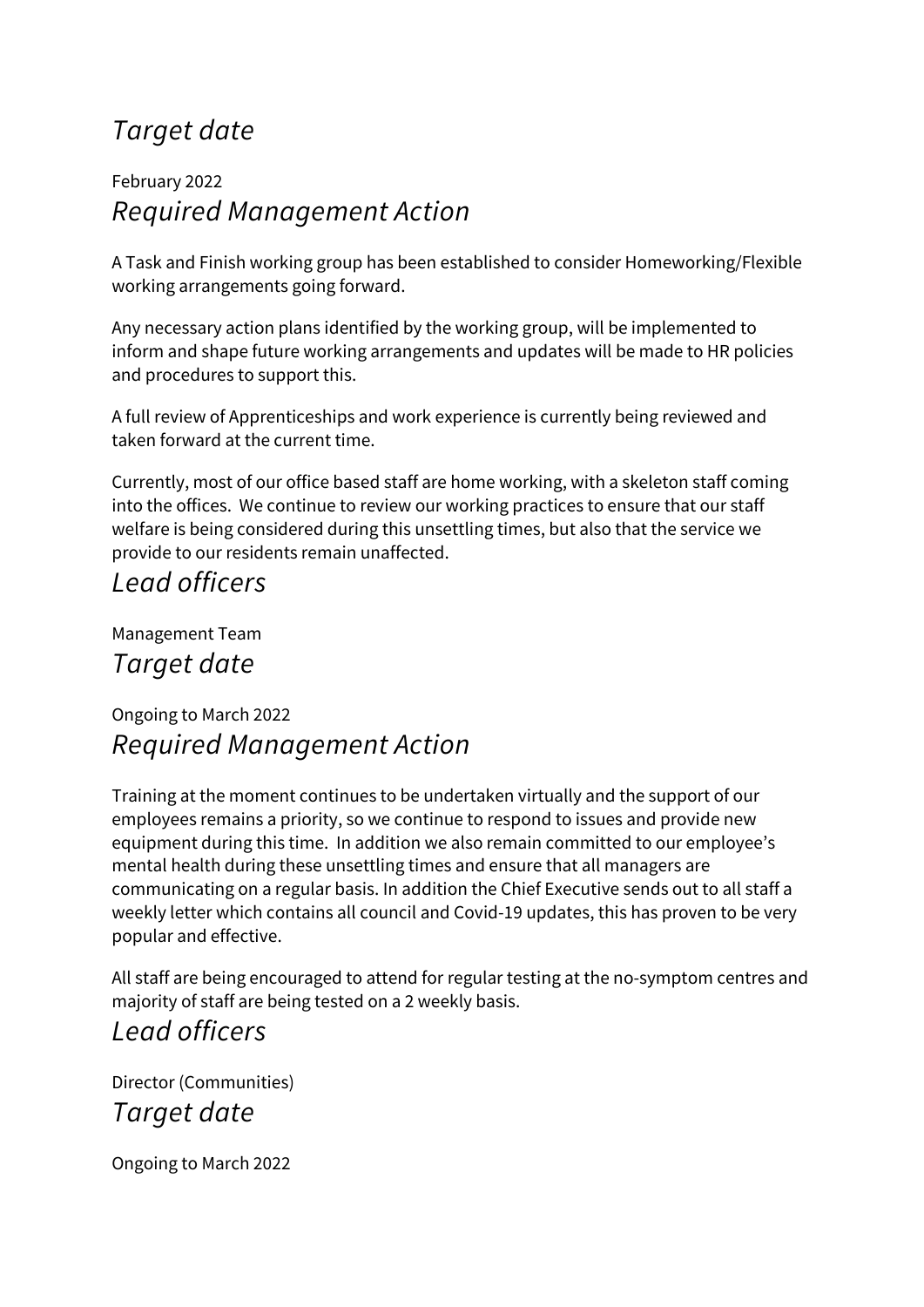#### *Required Management Action*

Continue to operate the Joint Staff forum to update the workforce on key issues regarding the Council and give employees the opportunity to raise any concerns they may have.

Deliver the IIP action plan.

Continue to actively proactively and positively engage with Trade Unions.

Continue communication to promote Occupational Health, the Employee Assistance Programme and the Mental Health Champions as further confidential support services for staff.

#### *Lead officers*

Director (Communities) *Target date*

#### January 2022 *Required Management Action*

A small group of staff continue to lead on the Covid compliant plans for all Civic Buildings. Regular checks are carried out to ensure compliance and we continue to adjust and change our working practices to ensure compliance with government advice. Our good working practices include additional screens, an enhanced cleaning regime, one way systems, virtual meetings and reduced occupancy in office environments to deal with the one metre distancing rules.

#### *Lead officers*

Director (Communities)

*Target date*

January 2022 *Required Management Action*

Plans have been updated in line with Covid-19 changes and are currently being reviewed in line with the County approach to the Brexit withdrawal arrangements.

#### *Lead officers*

Management Team *Target date*

Ongoing to March 2022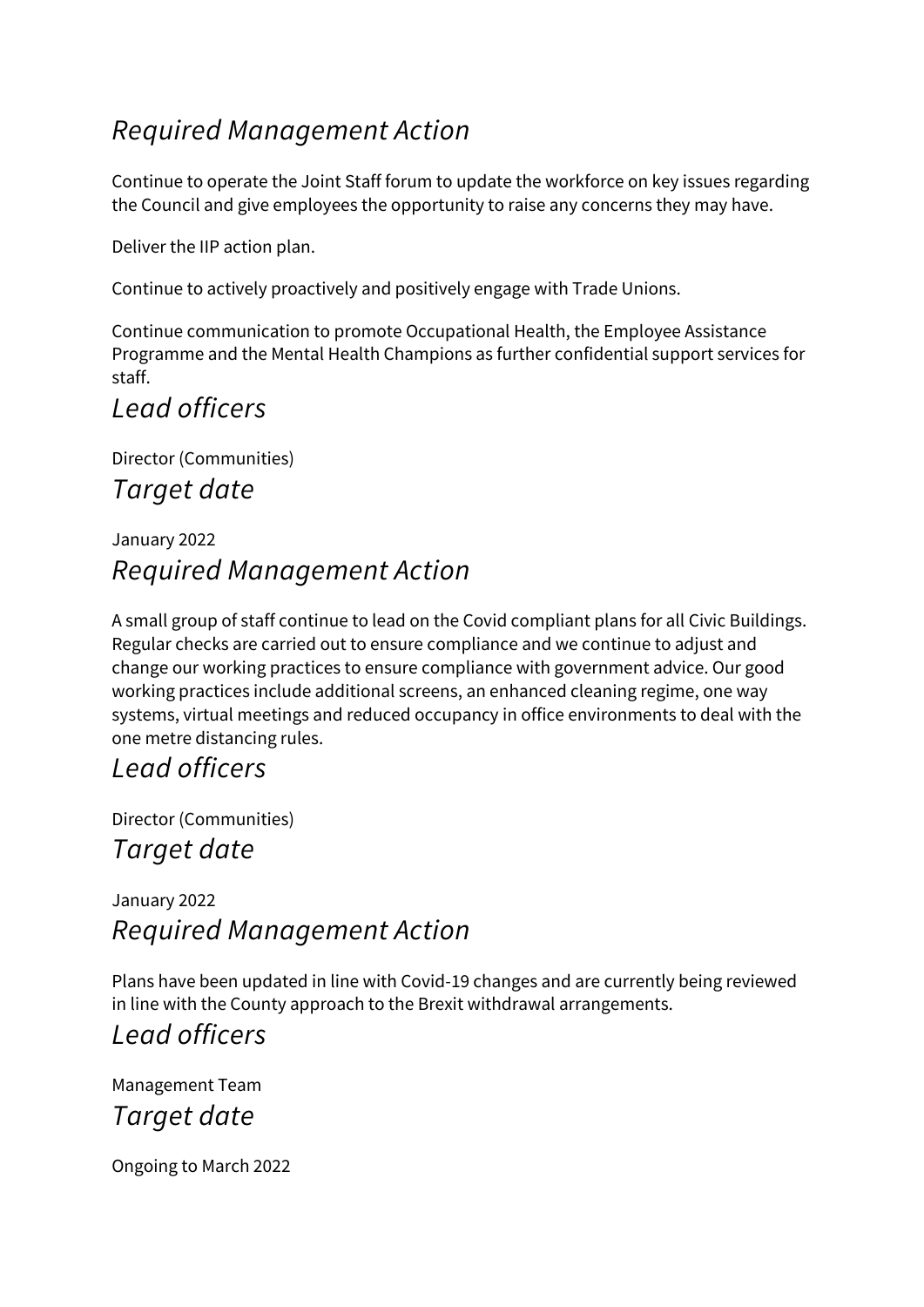### Target for end of the 2021-2022 financial year

- **Likelihood: 4 (High)**
- **Impact: 3 (Serious)**
- Score: 12 (High)

### <span id="page-15-0"></span>Risk 4 - Cyber attack resulting in data breach or corruption of data Assessment date

January 2021

#### Inherent risk score

- **Likelihood: 4 (High)**
- **Impact: 4 (Critical)**
- Score: 16 (High)

### Residual risk score

- Likelihood: 3 (Medium)
- **Impact: 4 (Critical)**
- Score: 12 (High)

### Cabinet portfolio

#### Leader Risk background

As more reliance grows on IT Systems the risks surrounding a cyberattack disrupting those systems becomes more important. Whilst there is no specific targeted threat to local government (confirmed by the National Cyber Security Centre), criminal activity via Cyber methods remains the most likely motivation. Since the onset of the Covid-19 pandemic there has been a significant increase in cybercrime as noted in the NCSC Annual Review 2020.

Whilst technical and non-technical controls can be put in place to reduce the ease at which an IT Infrastructure can be attacked, unknown vulnerabilities (zero day threats) and / or a determined attacker can defeat even the most secure systems.

The target dates specified for controls are marked as ongoing since constant management action is required to ensure we do not slip backwards with our arrangements and defences.

Alongside protecting systems should be a well-practiced incident response plans.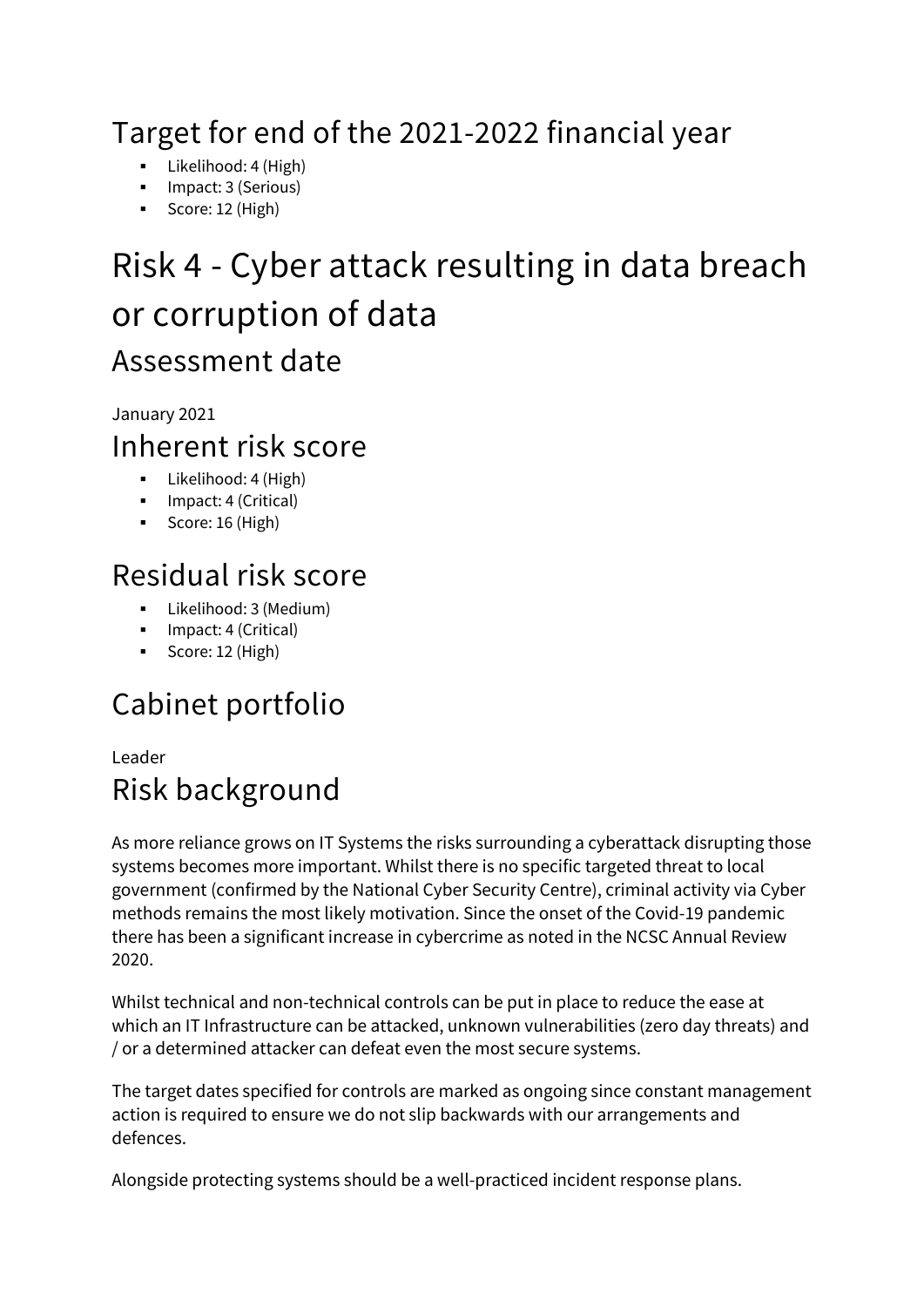### Consequences

- Unavailability of systems for normal use in service delivery.
- Destruction of systems and data.
- **Theft of data for criminal use.**
- **Financial loss.**
- **Reputational damage.**
- Extended period to recover council services to usual business

### Controls already in place

- **Technical security controls**
- Back up arrangements in place
- **Participation with relevant warning bodies**
- **•** Direct engagement with cyber bodies
- **IMPROVEMENTS TO EXISTING CONTROLS**
- **Expansion of Business Continuity Plan**
- Engagement with Local Resilience Partnership
- Conduct cyberattack exercise scenario

### Key corporate documents and processes

Business Continuity Plans

### Risk owners

#### Director (Corporate Services) Additional actions required to further mitigate risk *Required Management Action*

Due to other commitments the new web and email filtering capability has not been progressed, but existing control systems have been arranged to remain in place for a further year.

The log monitoring system has been updated and the configuration reviewed. *Lead officers*

Assistant Director (Transformation & IT) *Target date*

Ongoing to March 2022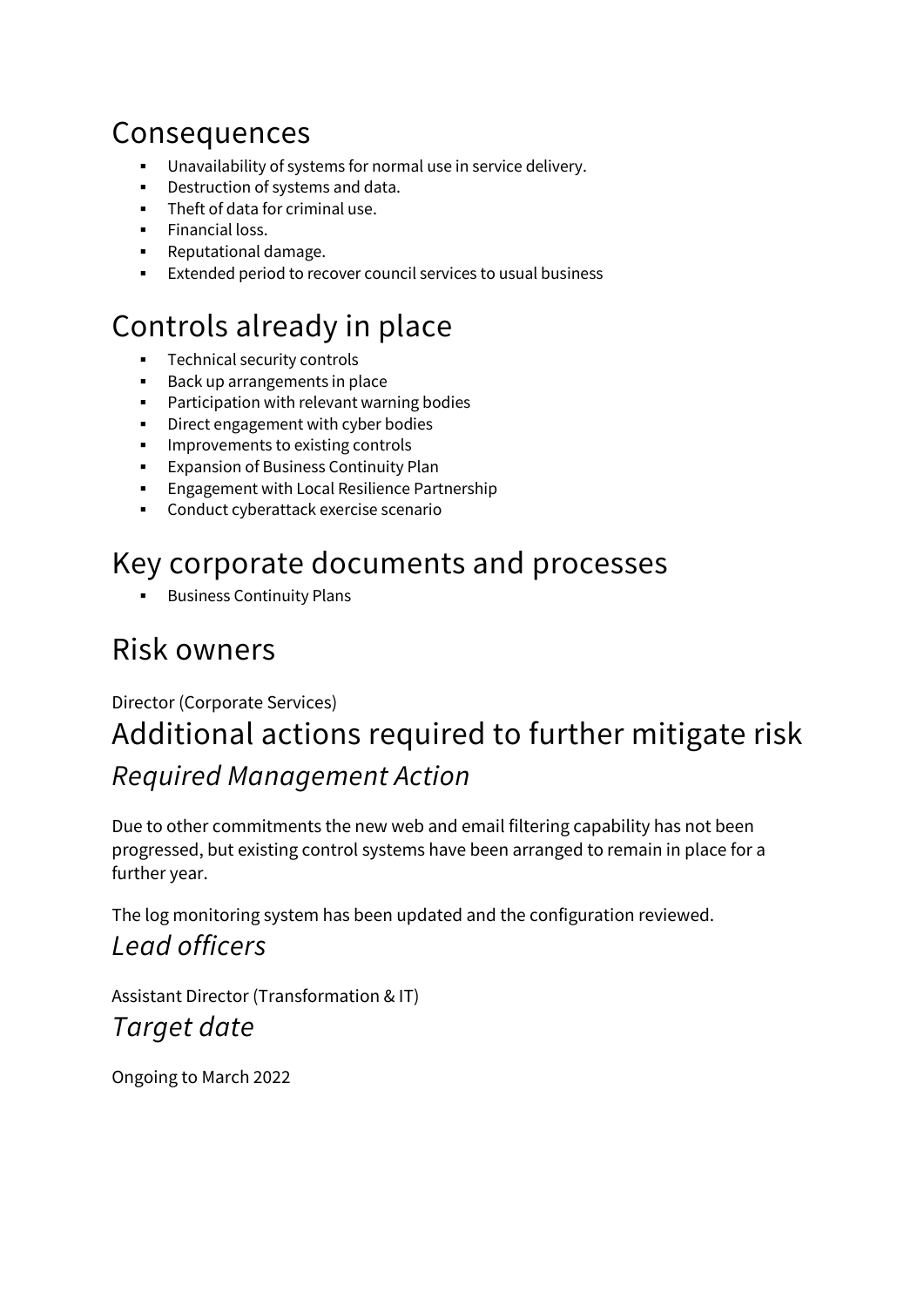#### *Required Management Action*

The existing offsite arrangements continue. The enhancements have been delayed by approximately six months. This is due to the physical delivery and installations not being possible due to the governments Covid-19 restrictions being in place at the time.

#### *Lead officers*

Assistant Director (Transformation & IT) *Target date*

Ongoing to March 2022 *Required Management Action*

Continue to be part of the Kent Warning, Advice and Reporting Points (WARP) Group.

Continue to actively attend briefing events held by the National Cyber Security Centre. *Lead officers*

Assistant Director (Transformation & IT) *Target date*

Ongoing to March 2022 *Required Management Action*

Continue to engage with the National Cyber Security Centre and make use of their Active Cyber defence tools.

Continue to be active participants on the LGA Cyber Technical Advisory Group whose purpose is to promote the best practice and awareness of cyber issues to the local government sector.

#### *Lead officers*

Assistant Director (Transformation & IT) *Target date*

Ongoing to March 2022 *Required Management Action*

Continue to proactively maintain arrangements to upgrade council devices and maintain the patch management solution (ensuring computers can be kept up to date with software updates), as well as the Mobile Device Management (MDM) and Secure Email solutions to better protect mobile devices.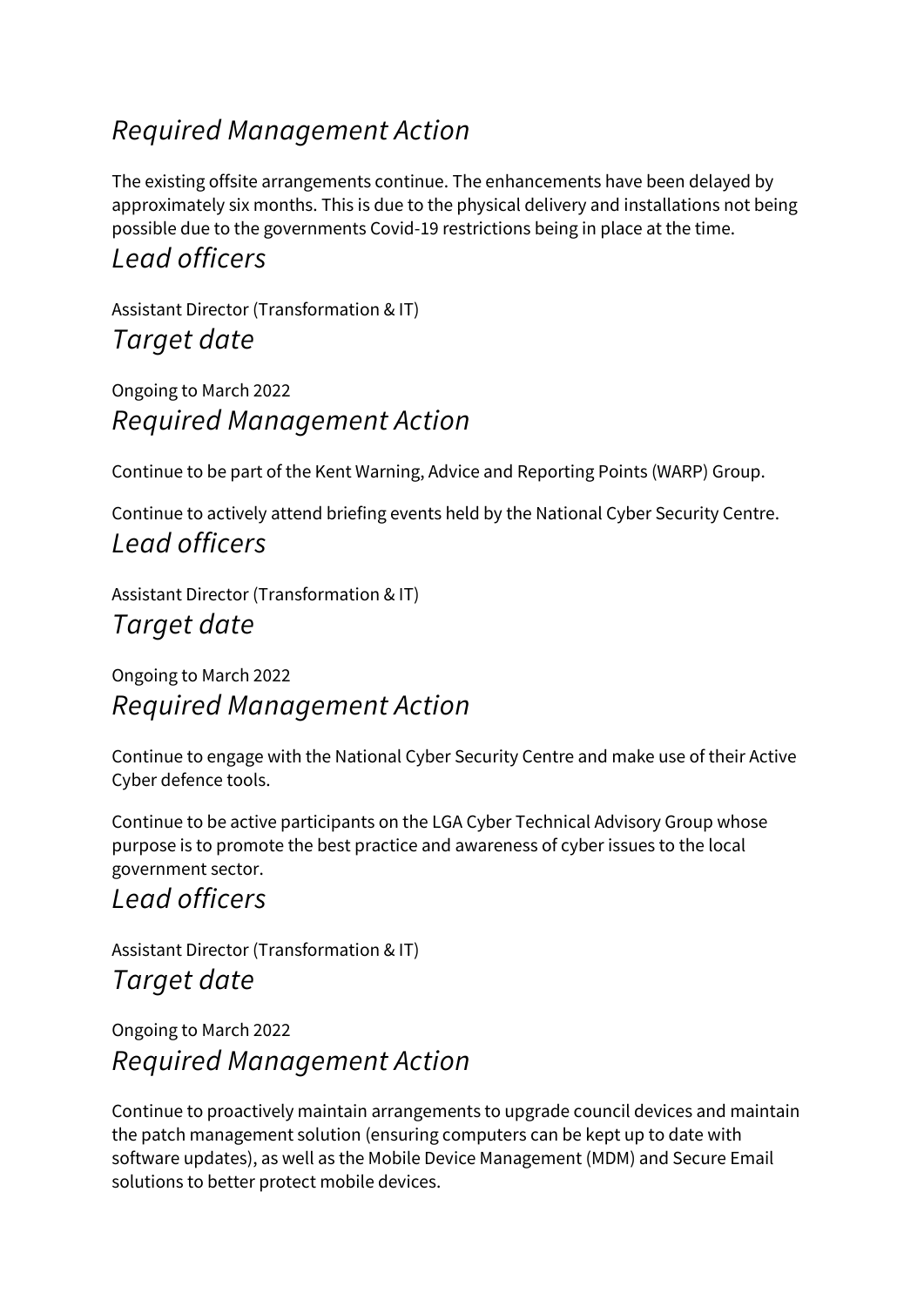Implement further enhancements to MDM and USB device control.

In light of the shift to working from home, additional enhancements have been made to our antivirus and end point management software to better serve users wherever they are located.

Enhancements have also been made to our email system configuration to better protect the reputation and brand of our email domain, preventing use by unauthorised users. In a recent survey conducted of all local government email domains, Gravesham are in the top 1% for steps taken to protect our reputation.

#### *Lead officers*

Assistant Director (Transformation & IT)

#### *Target date*

#### Ongoing to March 2022 *Required Management Action*

A new business continuity environment has now been built at Brookvale depot. Hardware is in place and the software to replicate systems is in the final stages of commissioning. The corporate move to the cloud based Microsoft 365 suite of products has also enabled additional business continuity resilience to be set up in the cloud.

#### *Lead officers*

Assistant Director (Transformation & IT)

#### *Target date*

Ongoing to March 2022 *Required Management Action*

The Kent Resilience Forum have deferred this work due to the level of resources being required for Covid-19 response.

#### *Lead officers*

Assistant Director (Transformation & IT) *Target date*

Ongoing to March 2022 *Required Management Action*

Following on from deploying staff awareness training in July, an email phishing simulation is being planned for delivery in February 2021.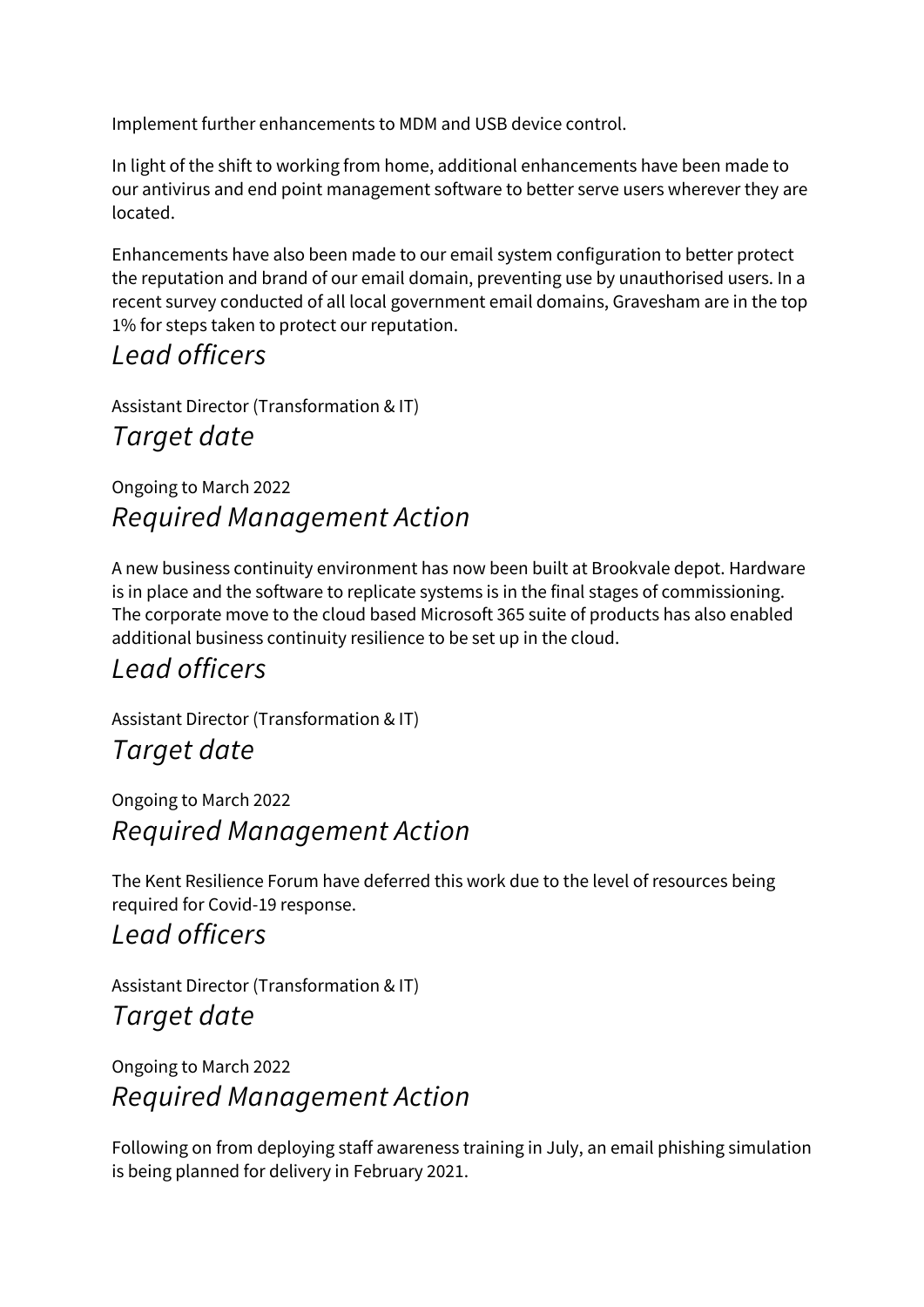#### *Lead officers*

Assistant Director (Transformation & IT) *Target date*

#### Ongoing to March 2022 Target for end of the 2021-2022 financial year

- Likelihood: 3 (Medium)
- **Impact: 3 (Serious)**
- Score: 9 (Medium)

### <span id="page-19-0"></span>Risk 5 - Investment risk Assessment date

January 2021

### Inherent risk score

- **Likelihood: 5 (Very High)**
- **Impact: 3 (Serious)** Score: 15 (High)

### Residual risk score

- **Likelihood: 5 (Very High)**
- **Impact: 2 (Significant)**
- Score: 10 (High)

### Cabinet portfolio

#### Leader Risk background

As part of its strategy to respond to a decade of significant and sustained cuts, over the last four years the council has increased its exposure to investment risk and commercial risk through the diversification of its investment activity and Property Acquisition Strategy.

The council holds £20m of investments in Multi-Asset Funds and Property Funds; this provides greater opportunities for the council to generate investment yields beyond those offered by traditional banks and building societies, but also greater exposure to fluctuations in the capital value of the investments held.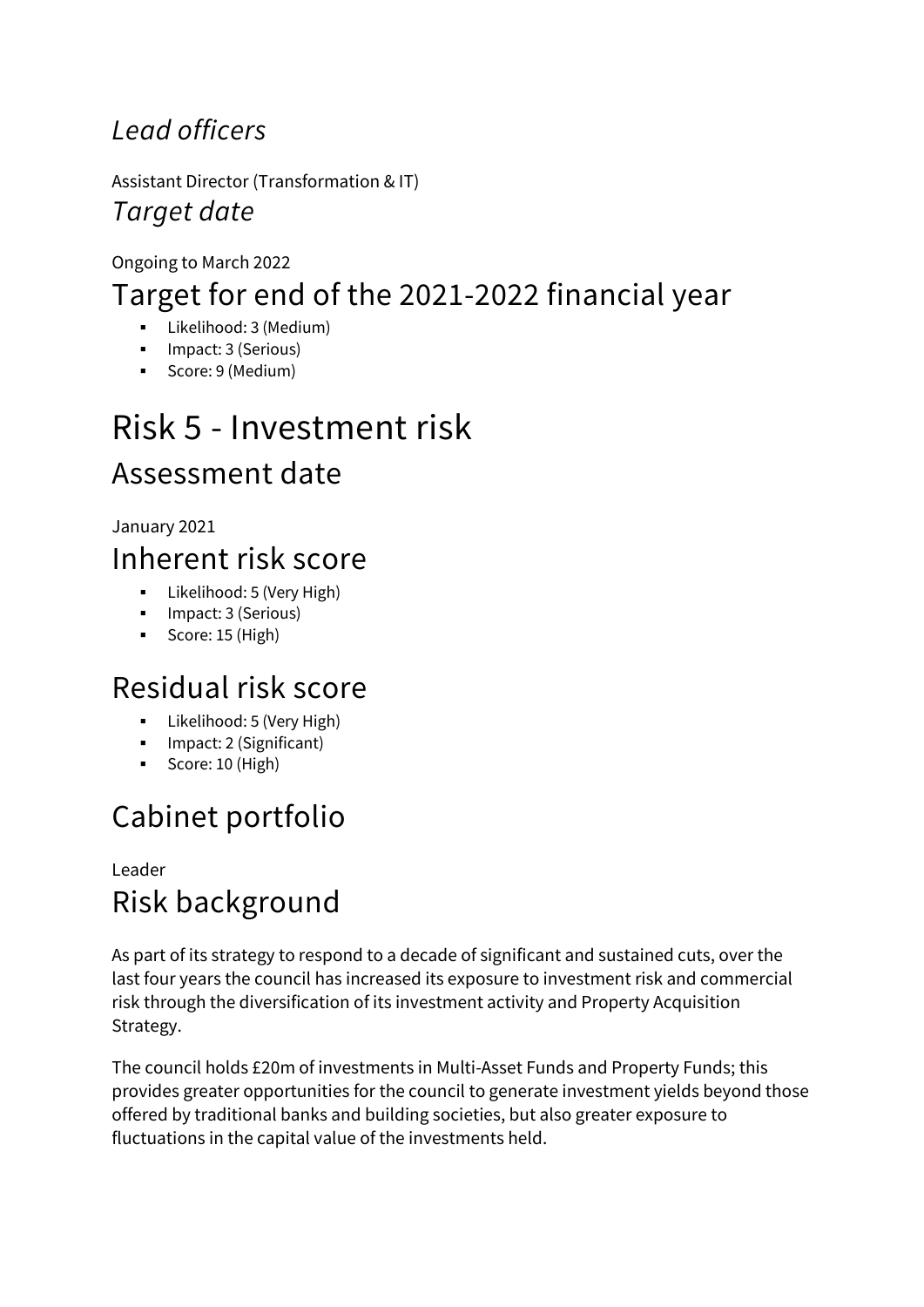To date, the Property Acquisition Strategy has secured interests in seven commercial property holdings valued at £22m, generating some £1.5m in rental income per annum. The strategy does, however, expose the council to risks around movements in commercial property values and the strength of financial standing of the tenants of these properties.

The Covid-19 pandemic has realised these risks, affecting investment and commercial rental returns. Whilst the impact is assessed as significant, it has not yet seriously impacted the council's financial position and ability to deliver services. The financial impacts may be felt, however, for a number of years as the economy recovers.

#### Consequences

- Investments do not perform as expected. E.g. due to economic downturn, which impacts on the balance sheet value of assets.
- Greater exposure to risk of void periods and loss of income if commercial tenants fail or hand back premises when their lease allows.
- Landlord responsibilities on commercial properties exceed anticipated levels e.g. due to increased void periods and associated outgoings such as empty rates, utility, maintenance and refurbishment costs.
- Spending plans are based on levels of commercial rental income and investment income that are not achieved, affecting core council service delivery.
- Balance sheet value of assets is eroded.
- Negative impact on council reputation

### Controls already in place

- **Figure 3** Treasury and Investment Framework.
- **Monitoring and review of treasury activity.**
- **Financial protection.**
- **Professional advice and support.**

### Key corporate documents and processes

- **Treasury Management Strategy.**
- **Capital Strategy.**
- **•** Property Acquisition Strategy.

### Risk owners

#### Director (Corporate Services) Additional actions required to further mitigate risk *Required Management Action*

Continue to maintain the Treasury Management Strategy Statement, Capital Strategy and Property Acquisition Strategy to formalise the agreed parameters for investment.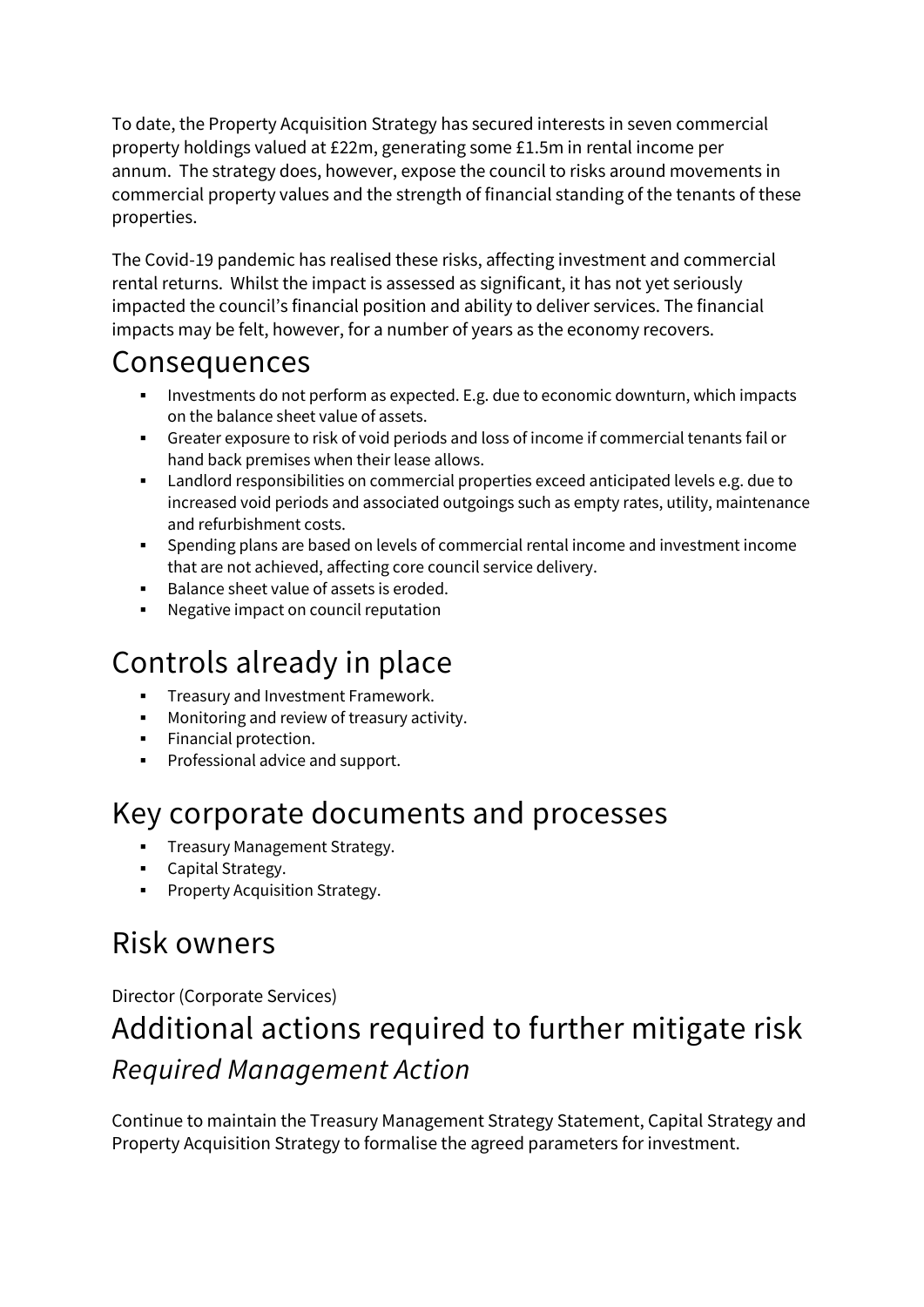#### *Lead officers*

Assistant Director (Corporate Services) *Target date*

Ongoing to March 2022 *Required Management Action*

Continue to provide and develop quarterly monitoring of treasury and commercial investment activity, to both officers and Members, to report and review performance of the diversified investment portfolio.

#### *Lead officers*

Assistant Director (Corporate Services)

*Target date*

Ongoing to March 2022 *Required Management Action*

Maintain the commercial income protection reserve, the balance of which is set at 15% of investment income in any year.

Continue the close working relationship between Financial Services and Property Services to enable early identification of any risks or opportunities from the council's commercial property portfolio.

#### *Lead officers*

Assistant Director (Corporate Services) *Target date*

Ongoing to March 2022 *Required Management Action*

Ensure that ongoing advice and support is sought from the council's Treasury and Economic advisors and other experts as required.

Ensure that any new activity is subject to appropriate due diligence, including seeking advice and support from external experts as required.

#### *Lead officers*

Assistant Director (Corporate Services)